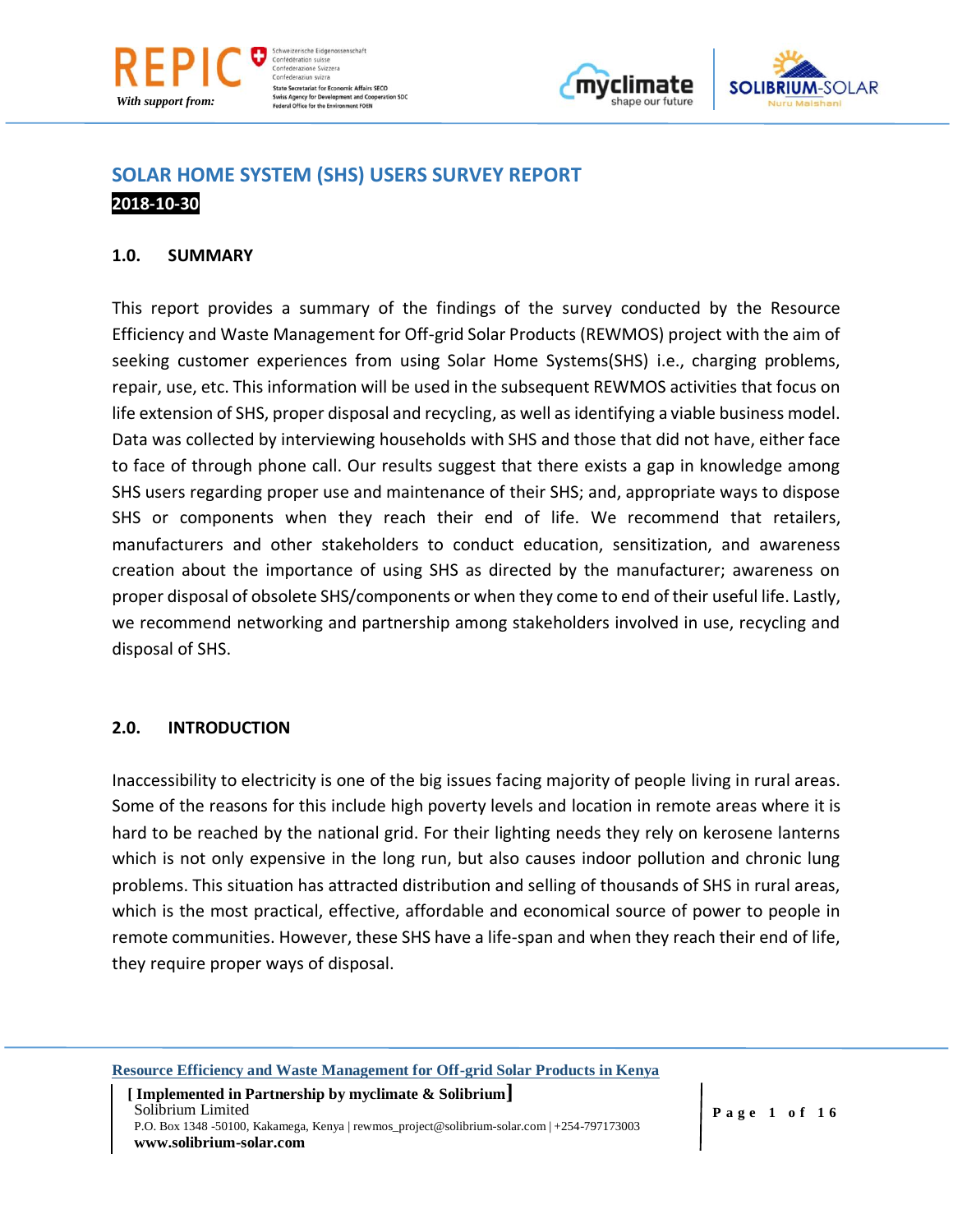

Schweizerische Eidgenoss Confédération suisse Confederazione Svizzera Confederaziun svizra **State Secretariat for Economic Affairs SECO Swiss Agency for Development and Cooperation SDC**<br>Federal Office for the Environment FOEN





REWMOS project is jointly implemented by myclimate and Solibrium-Solar, with support from REPIC. REWMOS activities aim to reduce the negative environmental impacts of solar home systems (SHS), by introducing an economically viable business model for electrical waste management and recycling of Solar Home Systems (SHS) components. The primary aims of REWMOS include: 1)Reduce the negative environmental impacts of SHS at the end of their lifespan and increase the value associated with owning a SHS for the end-user; 2) Identify the best practices for disposal/recycling at the end of a SHS lifespan; develop a network of stakeholders and partners to facilitate the processes; and 3) Identify a viable business model that can bring all stakeholders together; that is attractive to the end-user, viable for retailers, wholesalers, manufacturers, and practical for recycling. We conducted a survey on SHS users and non-SHS users between June – August 2018, with a primary goal to seek customer experiences from using SHS kits i.e., charging problems, repair, use, etc.; and to identify what customers want or desire in terms of lifespan extension; to find out if they would be willing to pay more for the kits in exchange of a longer warranty or if they would be willing to have a separate optional long warranty; and also if they were interested in a lease model rather than a Pay As You Go(PAYG) payment model among others.

## **3.0. METHODS**

## **3.1. Household Selection**

Households of SHS users were selected from the Solibrium Master sales record. Additional SHS users were identified in the field with the help of local field guides and Solibrium Sales Representatives. Names of prospect SHS users were obtained from Solibrium monitoring records as well as Eco2libriums's Stoves for Life Master record. The survey was conducted in Vihiga and Kakamega Counties in Western Kenya (Figure1).

## **3.2. Interviews**

Interviews were conducted through phones calls and face to face. The questionnaire (Appendix1) was programmed in to Kobocollect Android program that had been pre-installed on tablets. Prior to field interviews, interviewers were trained on data collection procedures using protocol for

**Resource Efficiency and Waste Management for Off-grid Solar Products in Kenya**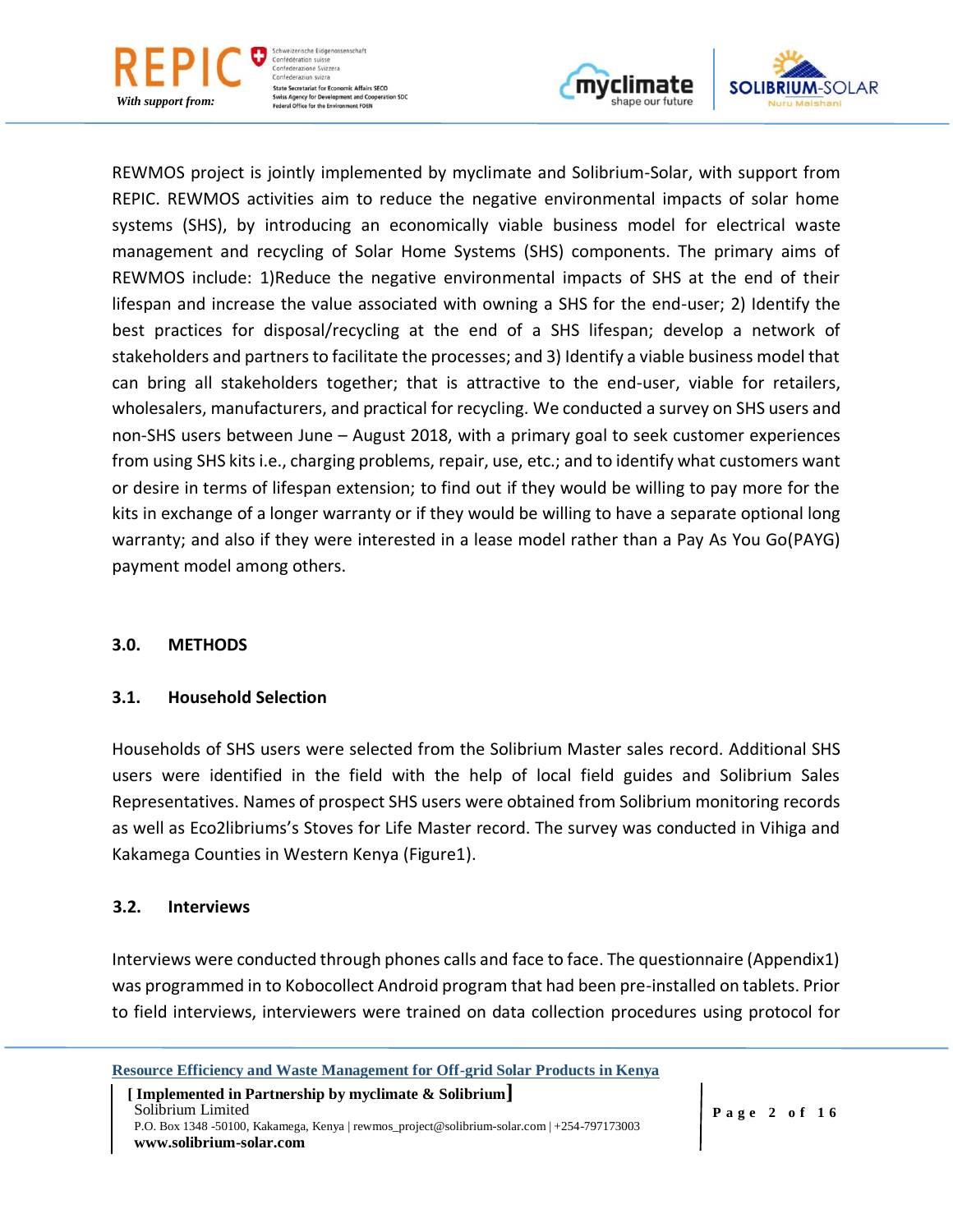



filling web forms in Kobo Collect (an Android app installed on a tablet). Surveyors from Eco2librium & Solibrium Ltd contacted selected households by phone (if available) to schedule interview. REWMOS Project Coordinator (Hardley Malema) supervised the surveys, got surveyors to do a trial run prior to actual interviews. Surveyors then visited households and conducted surveys.



## **Figure 1: Location of surveyed households**

**Resource Efficiency and Waste Management for Off-grid Solar Products in Kenya**

 **[ Implemented in Partnership by myclimate & Solibrium]** Solibrium Limited P.O. Box 1348 -50100, Kakamega, Kenya | rewmos\_project@solibrium-solar.com | +254-797173003 **www.solibrium-solar.com**

**P a g e 3 of 1 6**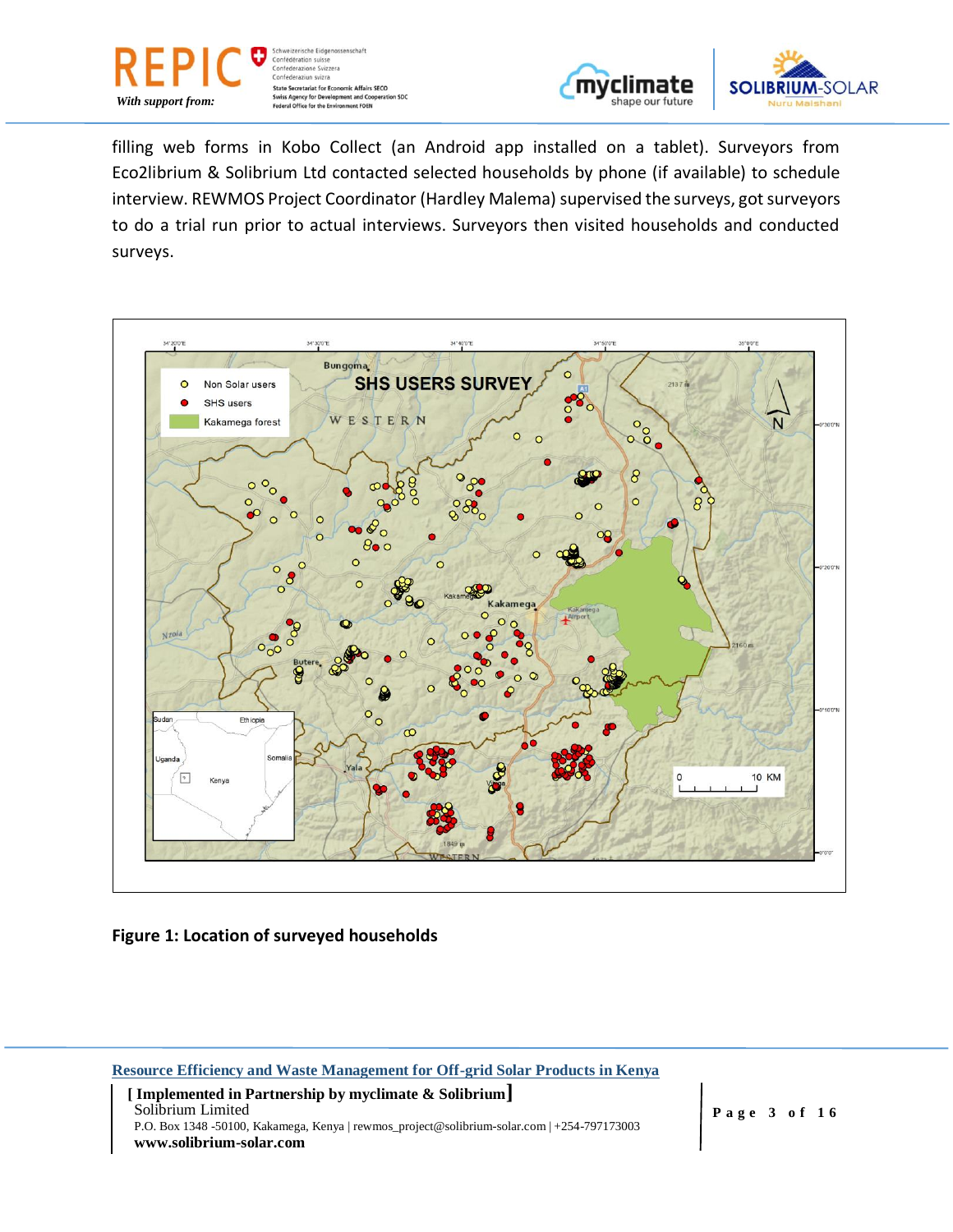





#### **4.0. RESULTS**

*With support from:*

#### **4.1. General:**

A total of 2096 household were successfully surveyed. These comprised of 1003 solar users and 1093 non-solar users. Out of the 1003 solar users, 223 (22.23%) were interviewed through phone calls while 780(77.77%) were interviewed face to face. Out of the 1093 non-solar users who were interviewed, 168 (15.37%) were interviewed through phone calls while 925(84.63%) were interviewed face to face. The median age of solar users and non-solar users was 39 and 42 respectively. The average family size for solar users was  $6 \pm 3$ , and  $5 \pm 2$  for non-solar users. 62.31% of solar users were female whereas 37.69% were male.

#### **4.2. Presence of electricity connection**

Majority of the households (both solar users{89%} and non-solar users{81}) did not have electricity (Figure 2).



**Figure 2: Number of households with electricity.**

**Resource Efficiency and Waste Management for Off-grid Solar Products in Kenya [ Implemented in Partnership by myclimate & Solibrium]**

Solibrium Limited P.O. Box 1348 -50100, Kakamega, Kenya | rewmos\_project@solibrium-solar.com | +254-797173003 **www.solibrium-solar.com**

**P a g e 4 of 1 6**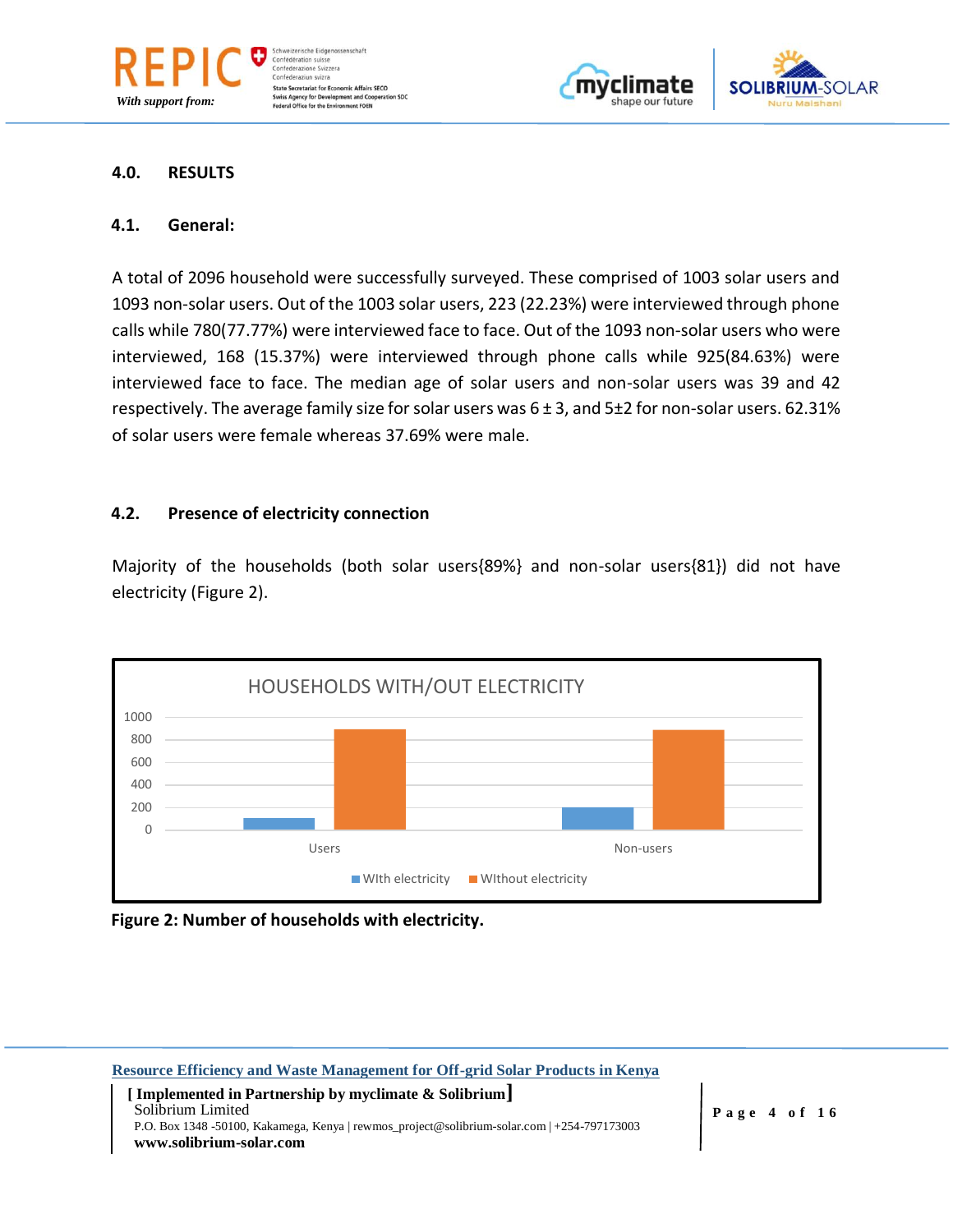





## **4.3. SHS retailers**

*With support from:*

There are several solar retailers in the region, and some of them included Agape electronics, Mkopa, Agrics, Mobisol, Azuri, One acre fund, Barefoot power company, Oparanya care, B-box, Solarpanda, Bidha sasa, Solartech, Biolite company, Solataa, Solibrium, Dlight, Sunking, Ecolof, World vision, and Fenix company. Two modes of payments for solar kits were prevalent: cash and PAYG. However, most of the kits were purchased on a PAYG payment system (83.65%). Majority of the solar users used their kits for lighting and phone charging.

#### **4.4. Lease option vs PAYG**

Even though most of the respondents (60%) understand what lease of SHS means, majority (95%) were not interested in lease but rather PAYG mode. In addition, at least 60% of all respondents were not willing to pay more for a longer warranty.

## **4.5. Types of SHS available**

Regarding types and sizes of solar kits available, lighting kits were predominant. The second most prevalent kit was 4-lights solar kits. The least common type of kit was 7 lights with a TV (Figure3). Majority of the SHS users (75%) bought their SHS primarily for lighting and phone charging. 13% reported a combination of lighting, phone charging and entertainment.

## **4.6. SHS types & accessibility**

When asked why they do not have solar home systems, majority of non-solar users attributed this situation to lack of access to SHS to this. Other reasons included lack of finances (Figure 4).

**Resource Efficiency and Waste Management for Off-grid Solar Products in Kenya**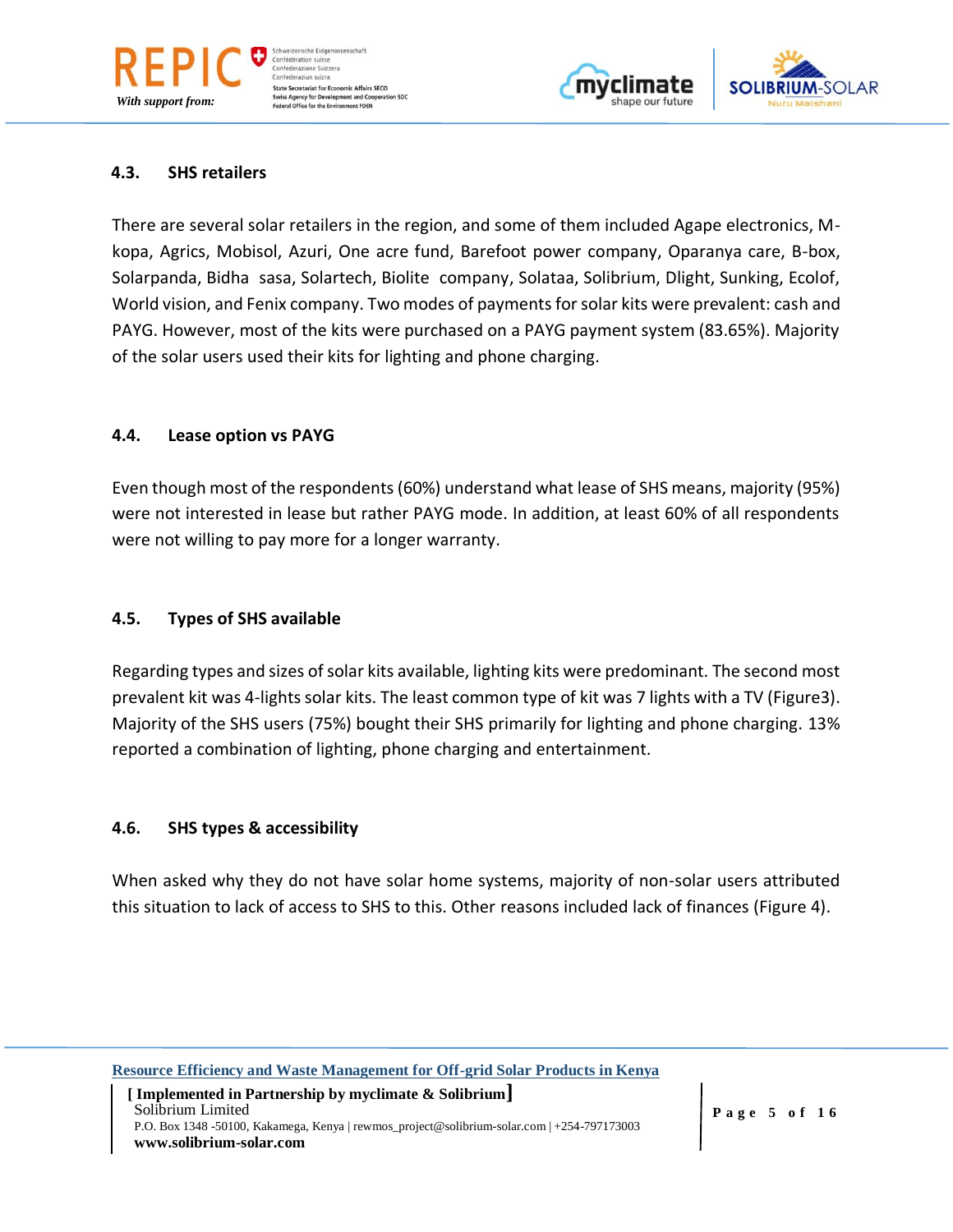







**Figure 3: The types of SHS in households surveyed**

# **4.7. Disposal of obsolete SHS and components**

More than 85% of people who had solar kits were not aware of the lifespan of their SHS and components. Only 2% of the respondents were aware of recycling companies/facilities available in the region, and when asked how they intended to dispose their SHS when they become obsolete, majority said that they will seek advice from the seller/supplier. Other ways SHS users intend to dispose their kits when they reach end of life include: consult the National Environment Management Authority(NEMA), throw in a pit latrine, throw in the forest, give them to children as toys, sell to scrap dealers, take back to the company, burn, keep in the house (Figure 5). All SHS users said that their kits were wrapped in packaging materials at the time of purchase. Some of the packaging materials included or were made from cardboard boxes, Styrofoam, wrappingpapers, and plastic wrappings. These were disposed in various ways including keeping in the house, throwing in a pit latrine or toilets.

**Resource Efficiency and Waste Management for Off-grid Solar Products in Kenya**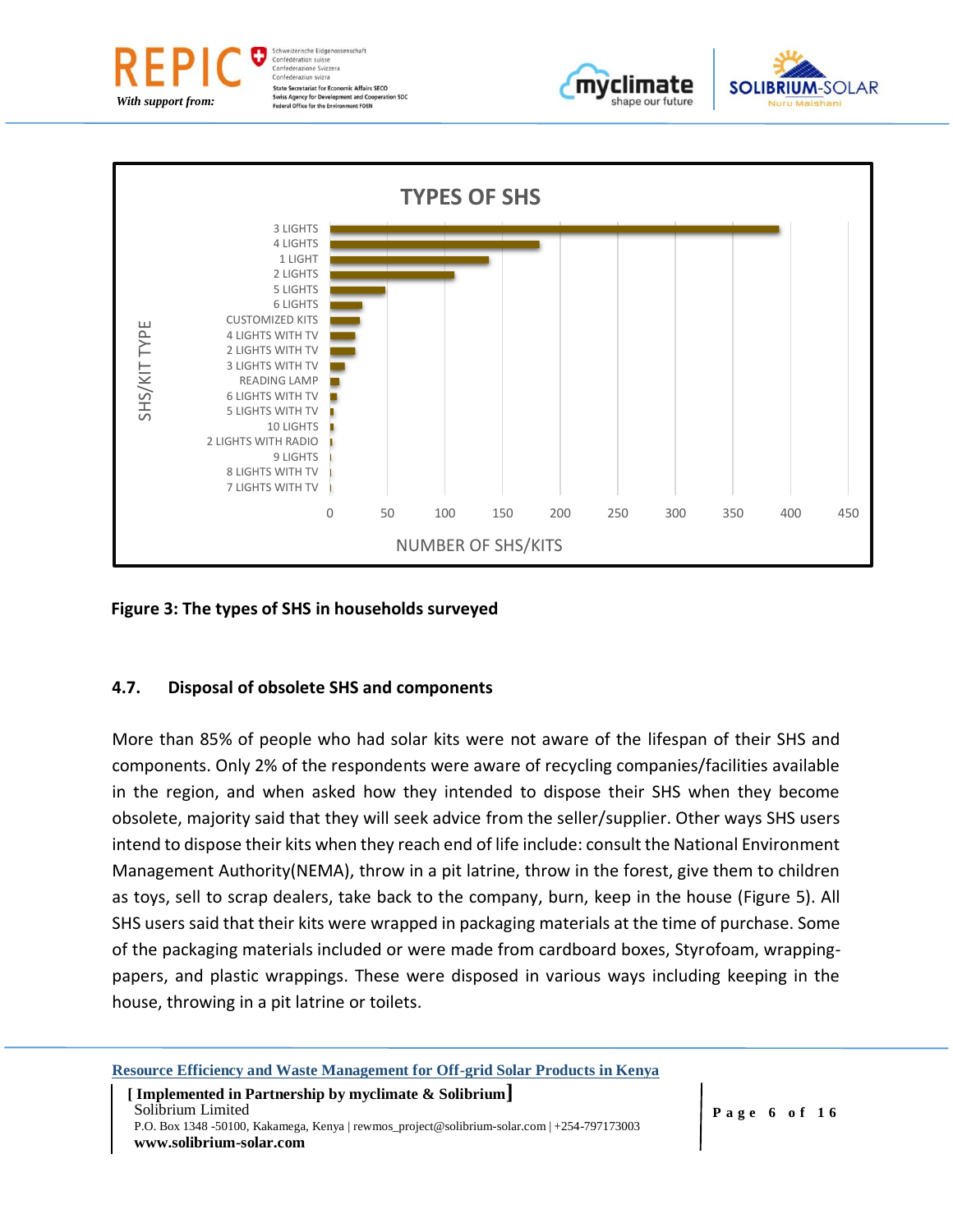

schaft State Secretariat for Economic Affairs SECO<br>Swiss Agency for Development and Cooperation SDC<br>Federal Office for the Environment FOEN











**Figure 5: How do houesholds intend to dispose of the obsolete SHS?**

**Resource Efficiency and Waste Management for Off-grid Solar Products in Kenya [ Implemented in Partnership by myclimate & Solibrium] P a g e 7 of 1 6** Solibrium Limited P.O. Box 1348 -50100, Kakamega, Kenya | rewmos\_project@solibrium-solar.com | +254-797173003 **www.solibrium-solar.com**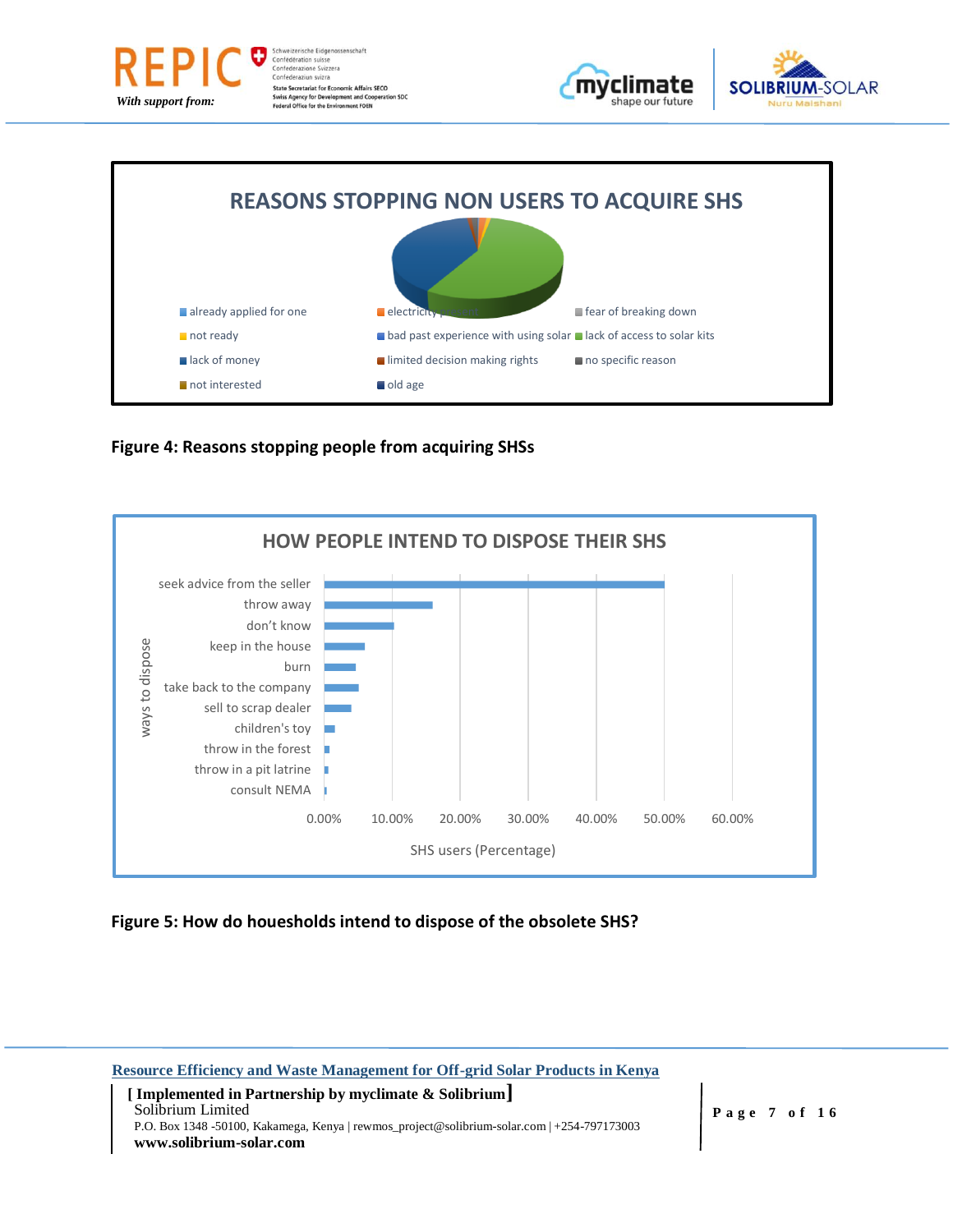#### **5.0. DISCUSSION**

Lack of access to electricity in rural areas remain as a challenge to many but it is slowly getting a solution with the increasing supply of solar home systems to rural areas. Women form a bigger percentage of people who have for a long time been directly affected by lack of electricity and other essential amenities in rural areas. This is consistent with our findings whereby most people who were found in homes at the time of interviews were women. Even with the increasing manufacture and supply of the SHS, people in rural areas still face several challenges that hinder them from accessing these SHS. Poor infrastructure is one of them. National and County governments continue to make efforts to distribute national electricity grid to rural areas, but lack of proper road and communication infrastructure continue to be a stumbling block. Similarly, many people in rural areas who have the ability and willingness to acquire SHS are hindered by limited accessibility to SHS. This problem can be addressed by all stakeholders (manufactures, retailers, repairers, government and all relevant institutions) working together to ensure that SHS reach the end users at affordable cost.

Our findings show that many people prefer PAYG as opposed to cash payments. This can be attributed to low income which makes it hard for people to make one-off cash payments for the SHS. Partnerships with local banks and/or microfinance organizations to provide soft loans people can help low income earners to make the initial payments on PAYG plan. This can help overcome the large initial investment associated with purchasing a system. Subsequently, energy savings can then result from not having to buy kerosene fuel, money that can be redirected for daily or monthly payments.

An increase in demand for SHS has opened business opportunities to may solar retailers. These retailers sell different SHS types from different manufacturers. Potential problem associated with the increased retailing of SHS is that there exists a potential risk of selling substandard SHS whose lifespan is short and cannot meet the needs of the people. Negative experiences with the use of SHS is likely to affect people's acceptance of the new technology. In the long term, counterfeit kits and lack of proper education on maintenance, care and use of the SHS can result to large volumes of obsolete or faulty SHS whose proper disposal would be a challenge. However, this can be taken care of by all stakeholders paying attention to quality of the SHS at manufacturing stage, proper education and awareness on use & maintenance at selling and usage stage.

**Resource Efficiency and Waste Management for Off-grid Solar Products in Kenya**

 **[ Implemented in Partnership by myclimate & Solibrium]** Solibrium Limited P.O. Box 1348 -50100, Kakamega, Kenya | rewmos\_project@solibrium-solar.com | +254-797173003 **www.solibrium-solar.com**



shape our future

chweizerische Eidgenos Confédération suisse Confederazione Svizzera Confederaziun svizra **State Secretariat for Economic Affairs SECO** Swiss Agency for Development and Coop<br>Federal Office for the Environment FOEN **eration SDC** 

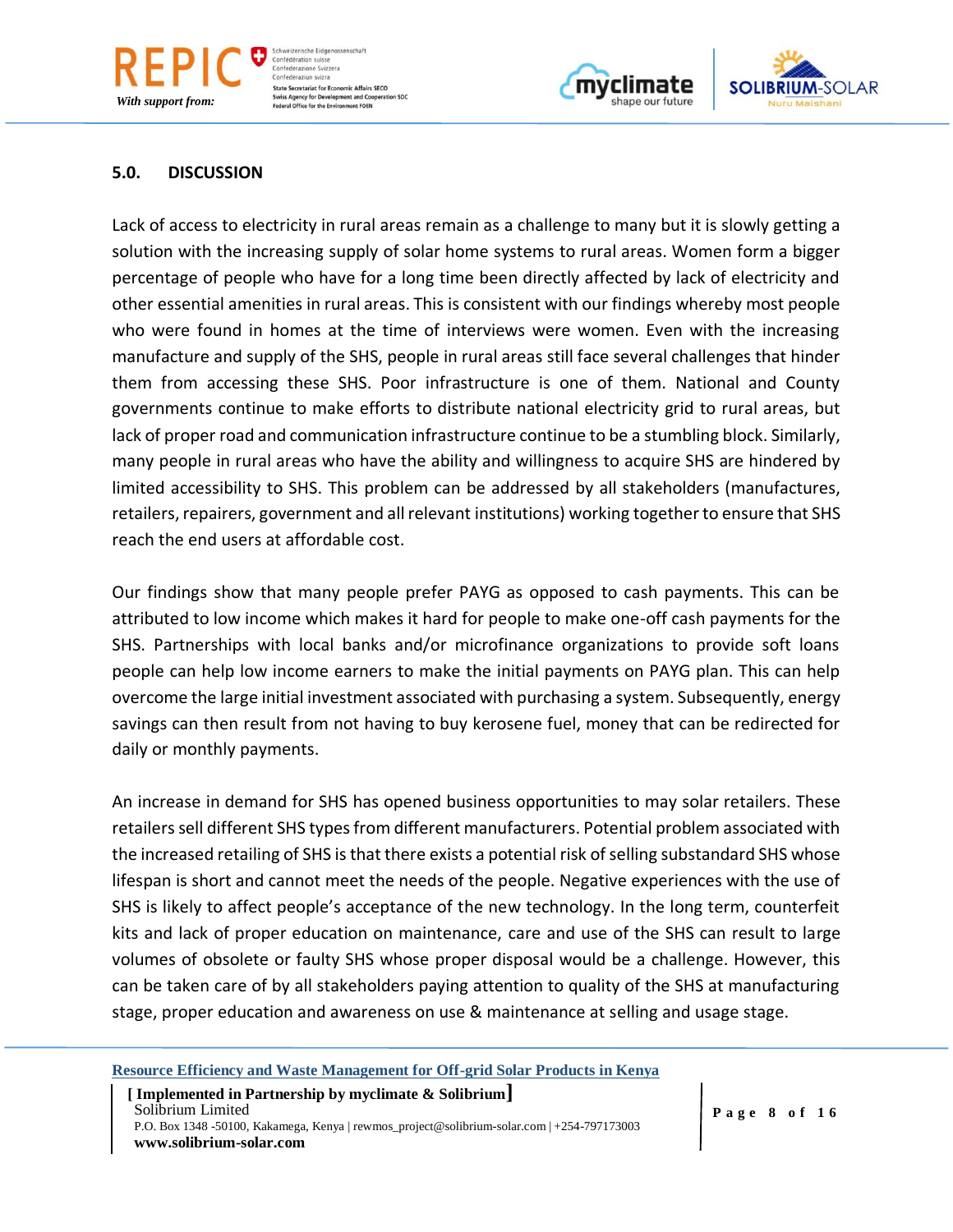

*With support from:*





Distribution and supply of SHS remain to be the most efficient, economical and practical solution to lighting problems for many people living in the rural areas. This however require guidelines and regulations that will help ensure that this meet the needs of the SHS users. Proper education and sensitization by the sellers on the need to follow recommended usage guidelines is important to contribution to extended useful life of the SHS. If this is done, then the projected problem on disposal can be mitigated. It is important for government to ensure that qualified technicians are certified to do repair of faulty SHS, as well as supporting institutions that are engaged in recycling of obsolete components.

# **6.0. CONCLUSIONS & WAY FORWARD**

This survey showed that majority of both SHS users and non-users are NOT connected to grid electricity(KPLC) and that 3 & 4 lights were the predominant SHS. The main Solar electricity need for people is lighting and phone charging. The main hinderance to acquiring solar electricity is Lack of access to SHS. Majority of solar users are NOT aware of the lifespan of their SHS/components. Majority of both SHS users and non-users understand what LEASE means but are not interested in leasing option rather than PAYG. All (100%) of SHS come with packaging material. Some of these include: cardboards, Styrofoam, and plastic. Many people dispose or plan to dispose their obsolete SHS in ways that will create more harm than good both to people and environment. Some of the packaging materials are disposed by throwing away, keeping in the house, throwing in pit latrine. At the end of life of SHS, majority of the users intend to seek advice from the SHS on how to dispose their obsolete SHS/components.

This study provides the following recommendations and way forward:

• At the time of selling SHS, users should be educated and sensitized about the importance of using SHS as directed by the manufacturer, including plugging only recommended components. Manufactures can play a role on this through provision of manuals with pictorial/graphic guidelines e.g. location of ports for specific functions. Also, online, SMS and app-based sharing of instructions and information can be important.

**Resource Efficiency and Waste Management for Off-grid Solar Products in Kenya**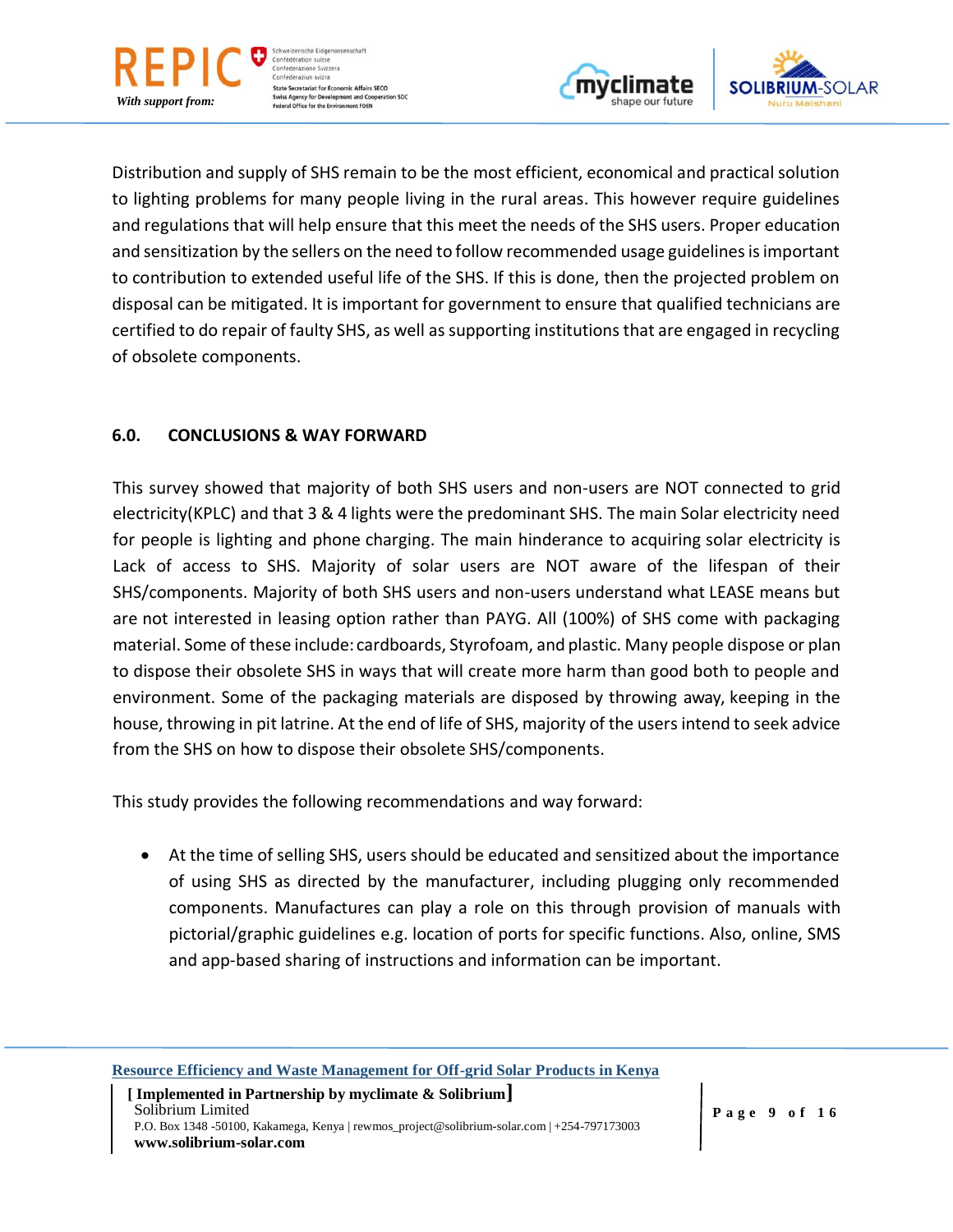

weizerische Eidgenos: Confédération suisse Confederazione Svizzera Confederaziun svizra State Secretariat for Economic Affairs SECO<br>Swiss Agency for Development and Cooperation SDC<br>Federal Office for the Environment FOEN





- There is need for awareness creation on proper disposal of obsolete SHS/components or when they come to end of their useful life. For example, under no circumstances should components be disposed of in domestic fires, gardens or pit-latrines, and obsolete SHS components, especially batteries, should not be given to children as toys.
- Networking and partnership are recommended among stakeholders involved in use, recycling and disposal of SHS.
- Establishment of e-waste collection centres especially in rural and urban areas is highly recommended to make it easier for SHS users to surrender obsolete components for proper disposal and recycling. Also, a buy-back mechanism by recyclers, or manufacturers can act as an incentive for SHS users to surrender their obsolete SHS or components for recycling and proper disposal.

**Resource Efficiency and Waste Management for Off-grid Solar Products in Kenya**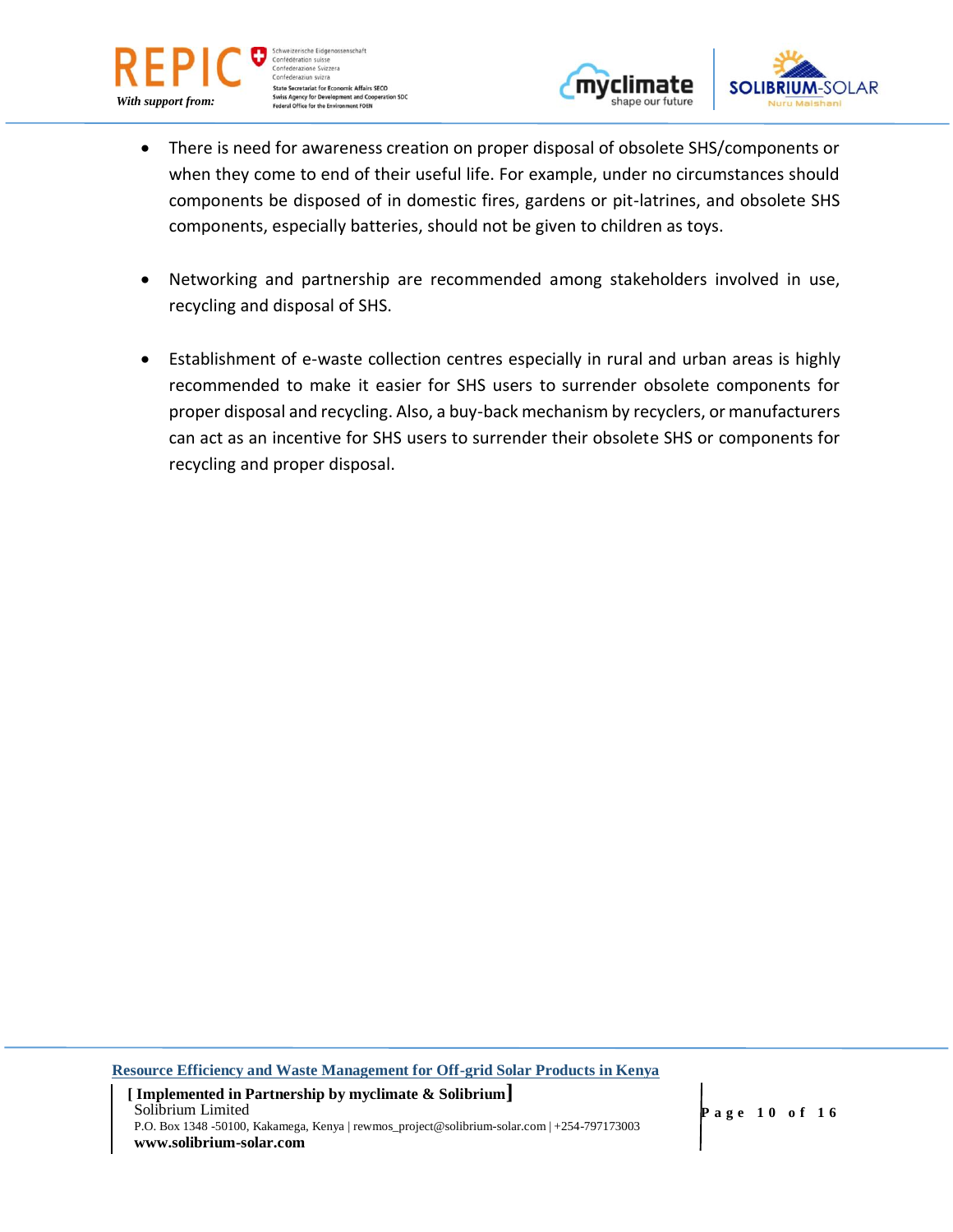





#### **APPENDIX**

#### *Appendix 1: SOLAR CUSTOMER FEEDBACK QUESTIONNAIRE*

| Introduction                                                                                                                                                                                                                                                                                                                                                                                                                                                        |  |
|---------------------------------------------------------------------------------------------------------------------------------------------------------------------------------------------------------------------------------------------------------------------------------------------------------------------------------------------------------------------------------------------------------------------------------------------------------------------|--|
| 1. Name of the interviewer                                                                                                                                                                                                                                                                                                                                                                                                                                          |  |
| 2. Date of the interview                                                                                                                                                                                                                                                                                                                                                                                                                                            |  |
| 3. Method of the interview                                                                                                                                                                                                                                                                                                                                                                                                                                          |  |
| 4. Disclaimer: Thank you for agreeing to take part in this survey. Your responses, opinions, & thoughts<br>will enable us to develop a framework for lifetime extension of off-grid solar products, introduction of<br>economic viable business models for waste management, and the recycling of solar home systems. As<br>such, any information given here will be used only for the intended purposes and any personal<br>information will be kept confidential. |  |
| <b>Section 1. Personal details</b>                                                                                                                                                                                                                                                                                                                                                                                                                                  |  |
| 1.1. Name of the person interviewed                                                                                                                                                                                                                                                                                                                                                                                                                                 |  |
| 1.2. Gender                                                                                                                                                                                                                                                                                                                                                                                                                                                         |  |
| 1.3. Respondent's phone number/Email                                                                                                                                                                                                                                                                                                                                                                                                                                |  |
| 1.4. Age                                                                                                                                                                                                                                                                                                                                                                                                                                                            |  |
| Section 2. Demographic and Income details                                                                                                                                                                                                                                                                                                                                                                                                                           |  |
| 2.1. What is the size of the family?                                                                                                                                                                                                                                                                                                                                                                                                                                |  |
| 2.2. What is your role in the family?                                                                                                                                                                                                                                                                                                                                                                                                                               |  |
| 2.3. What is your source of income? And others<br>in the family?                                                                                                                                                                                                                                                                                                                                                                                                    |  |
| 2.4. Are you the decision maker when it comes<br>to purchases?                                                                                                                                                                                                                                                                                                                                                                                                      |  |

#### **Resource Efficiency and Waste Management for Off-grid Solar Products in Kenya**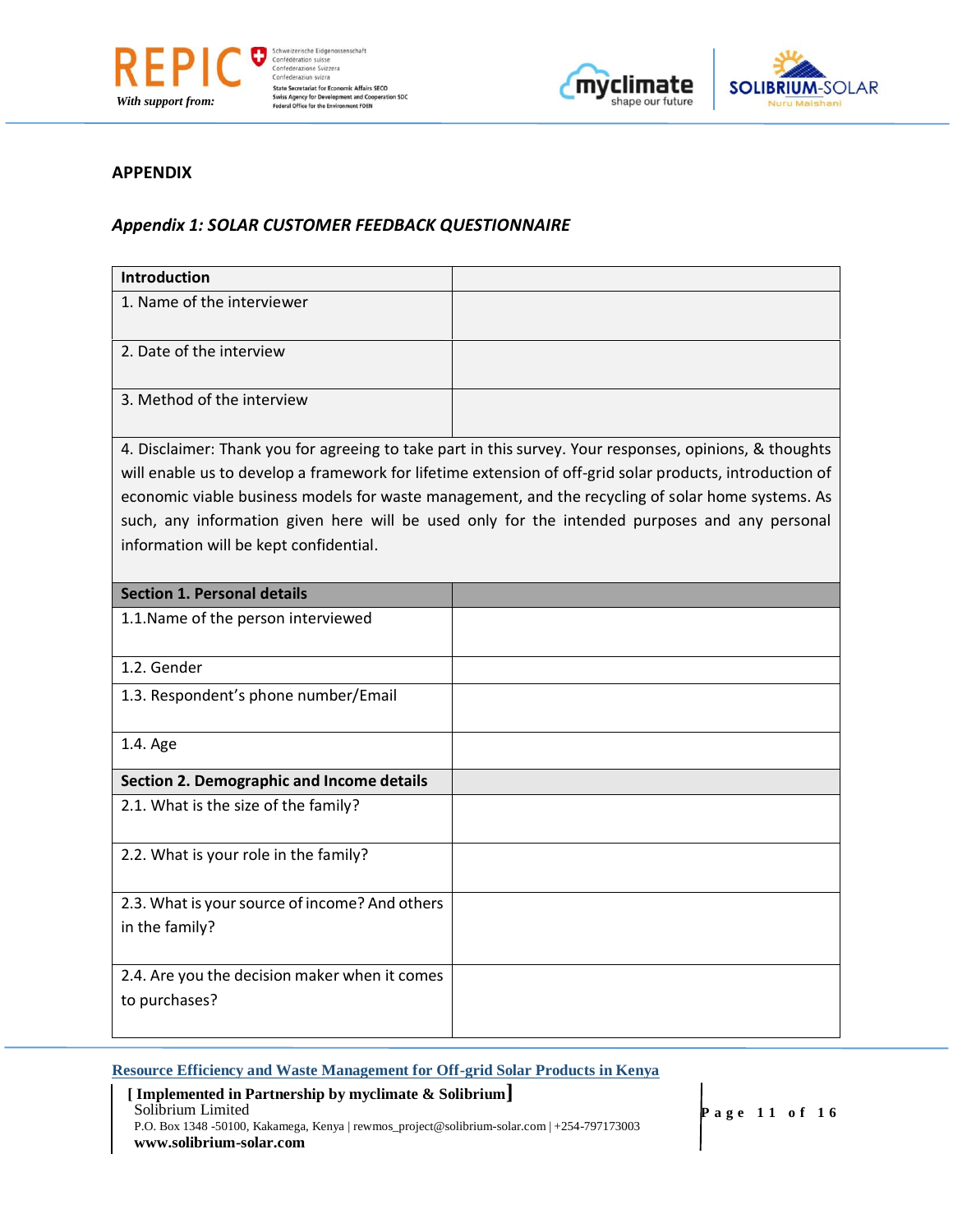





| 2.5. How many dependents do you have?                                                                                                   |                  |
|-----------------------------------------------------------------------------------------------------------------------------------------|------------------|
| 2.6. What is your employment position?                                                                                                  |                  |
| 2.7. Do you have any position in your<br>community?                                                                                     |                  |
| 2.8. Do you own any property?                                                                                                           |                  |
| Section 3. Solar home systems purchase                                                                                                  |                  |
| 3.1. Do you have electricity in your home?                                                                                              |                  |
| 3.2. Do you have a solar home system?                                                                                                   | Yes<br><b>No</b> |
| 3.3. What are the specifications and model of<br>your SHS?                                                                              |                  |
| 3.4. Where did you buy it from?                                                                                                         |                  |
| 3.5. If the answer is NO on question 3.2, would<br>you be interested in solar electricity that<br>you pay in installments in your home? | Yes<br>lno       |
| 3.6. If yes in the above question, what kind of<br>SHS will you be willing you buy?                                                     |                  |
| 3.7. If no, what is the biggest factor stopping<br>you from buying an SHS?                                                              |                  |
| <b>Section 4. Use and Maintenance</b>                                                                                                   |                  |
| 4.1. Is the SHS in use?                                                                                                                 |                  |
| 4.2. Are you satisfied with it?                                                                                                         |                  |

## **Resource Efficiency and Waste Management for Off-grid Solar Products in Kenya**

| [Implemented in Partnership by myclimate $\&$ Solibrium]                                    |
|---------------------------------------------------------------------------------------------|
| Solibrium Limited                                                                           |
| P.O. Box 1348 -50100, Kakamega, Kenya   rewmos_project@solibrium-solar.com   +254-797173003 |
| www.solibrium-solar.com                                                                     |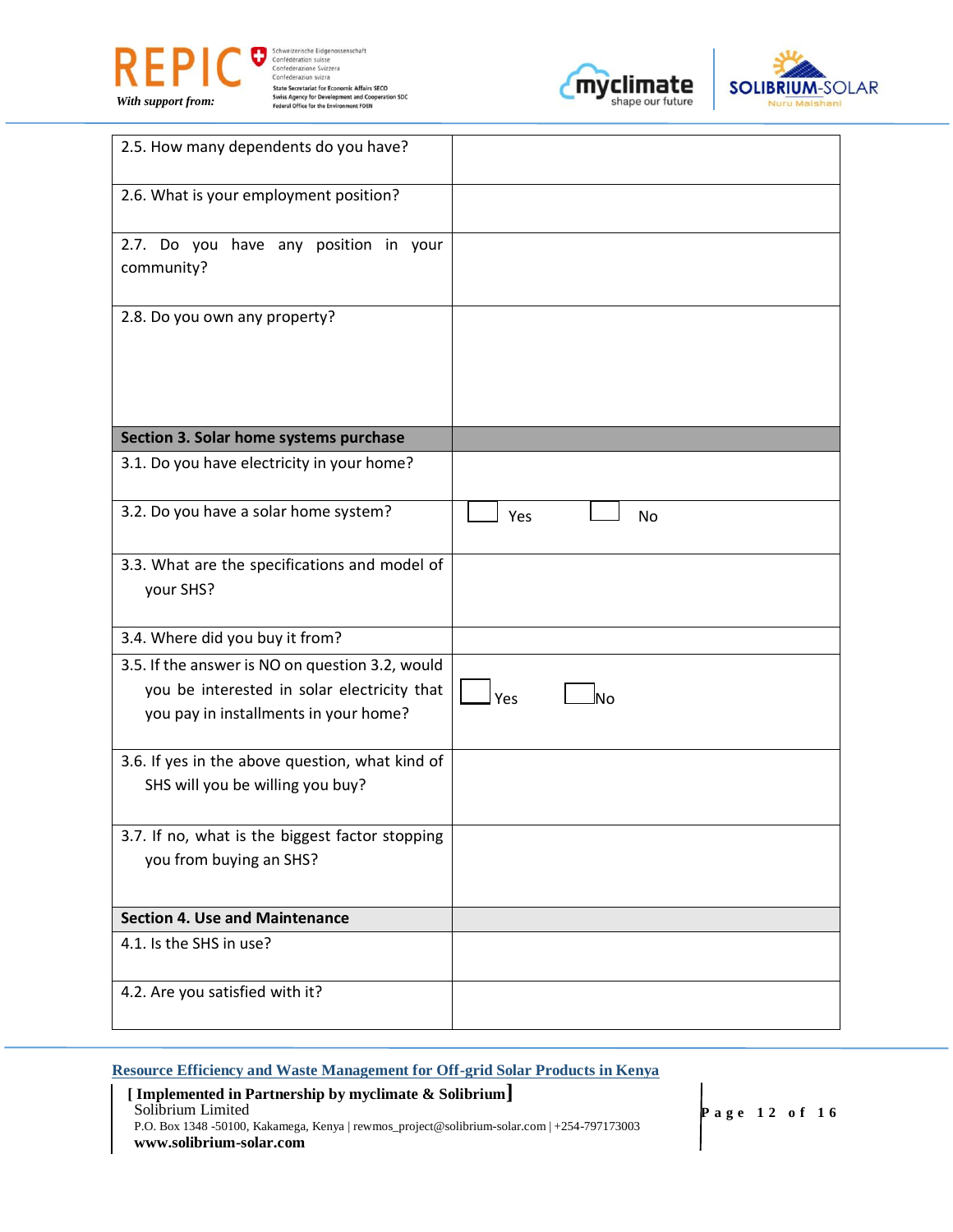

Schweizerische Eidgenossenschaft<br>
Confederation suisse<br>
Confederation svizzera<br>
Confederation svizzera<br>
Confederation svizza<br>
State Secretariat for Economic Affairs SECO<br>
Swiss Agency for Development and Cooperation SDC<br>
F





| 4.3. Please give reasons if the SHS is not in use?                                                    |                                                         |
|-------------------------------------------------------------------------------------------------------|---------------------------------------------------------|
| 4.4. How would you improve your SHS?                                                                  |                                                         |
| 4.5. Have you acquired any additional<br>components?<br>lf<br>please<br>tick<br>yes,<br>appropriately | b) Speaker<br>a) Radio<br>c) Reading Lamp<br>d) Other – |
| 4.6. What do you use your kit for?                                                                    |                                                         |
| 4.7. How many users of SHS are in your family?                                                        |                                                         |
| 4.8. Have you experienced any problems while<br>using the SHS? Please describe.                       |                                                         |
| 4.9. Do you maintain your kit?                                                                        |                                                         |
| 4.10. If yes, how often?                                                                              |                                                         |
| 4.11. If no, why not?                                                                                 |                                                         |
| 4.12. Would you like to learn more about SHS<br>maintenance?                                          |                                                         |
| 4.13. How do you charge your SHS?                                                                     |                                                         |
| 4.14. How long do you charge for?                                                                     |                                                         |
| 4.15. After how long does your battery run<br>out?                                                    |                                                         |
| 4.16. Do you plug additional items in the SHS?                                                        |                                                         |
| 4.17. If yes, please name them                                                                        |                                                         |
| <b>Section 5. Payment of SHS and Lease Options</b>                                                    |                                                         |
| 5.1. How did you pay your kit? Cash or PAYG?                                                          |                                                         |
| 5.2. If cash, how much                                                                                |                                                         |

#### **Resource Efficiency and Waste Management for Off-grid Solar Products in Kenya**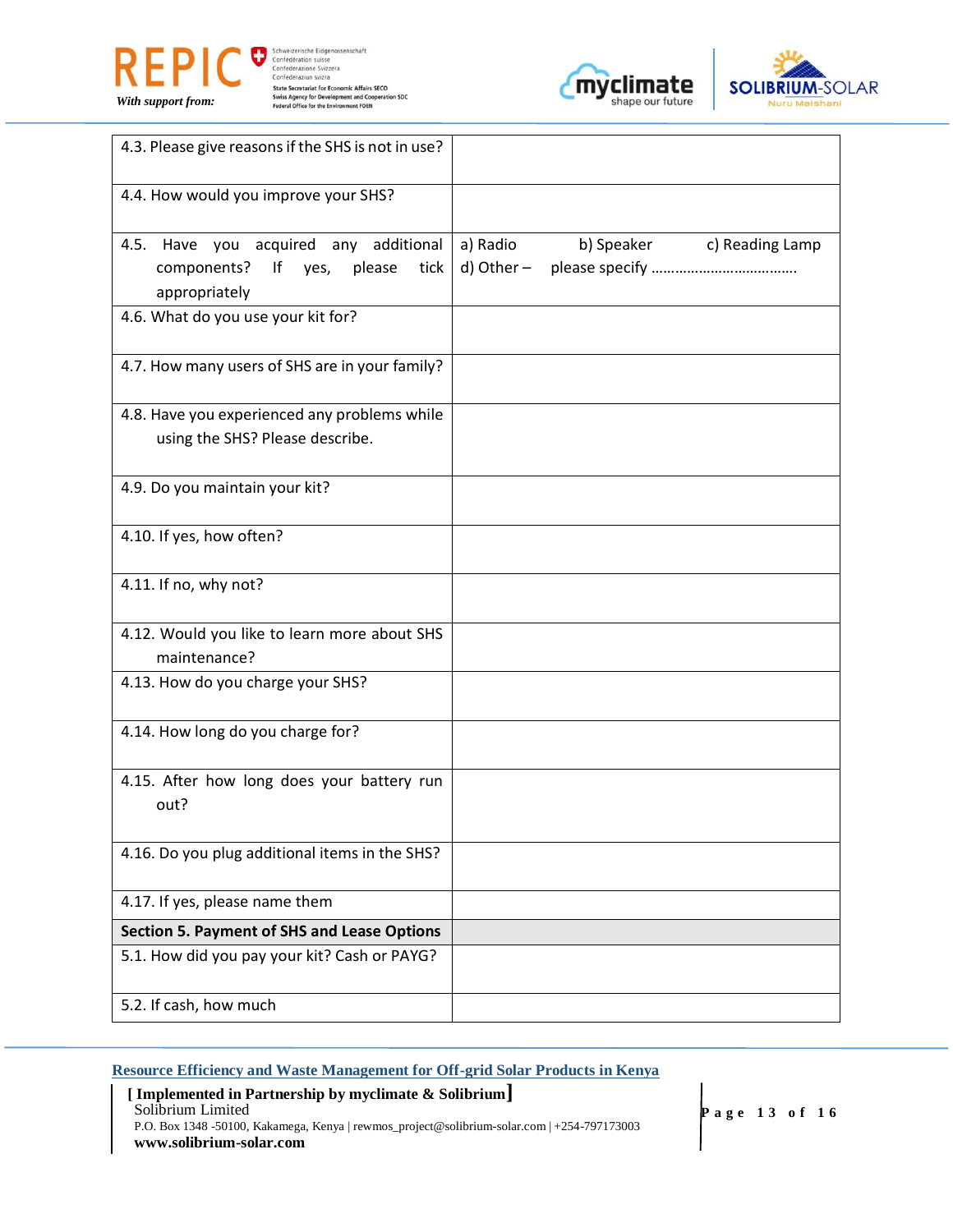

Schweizerische Eidgenossenschaft<br>
Confederazion suisse<br>
Confederazion Svizzera<br>
Confederazium svizze<br>
State Secretarial for Economic Affairs SECO<br>
Swiss Agency for Development and Cooperation SDC<br>
Federal Office for the En





| 5.3. If PAYG, how long is your repayment               |     |
|--------------------------------------------------------|-----|
| period?                                                |     |
|                                                        |     |
| 5.4. What are your daily/weekly/Monthly                |     |
| Payments?                                              |     |
|                                                        |     |
| 5.5. What interval payment do you prefer?              |     |
| 5.6. Do you make payments on a regular basis           |     |
| based on your preferred time duration stated           |     |
| above?                                                 |     |
|                                                        |     |
| 5.7. Are you aware of the lifespan of your SHS         |     |
| and its different components?                          |     |
|                                                        |     |
| 5.8. If yes, how did you learn about it?               |     |
|                                                        |     |
| 5.9. If no, would you like to learn more?              |     |
|                                                        |     |
| 5.10. Would you be interested in paying more           |     |
| for the kit in exchange for a longer warranty?         |     |
| 5.11. What is your take on the pay as you go           |     |
| model?                                                 |     |
|                                                        |     |
| 5.12. Would you be interested in a lease model         |     |
| rather than the PAYG model?                            |     |
| 5.13. Do you understand what a lease is?               |     |
|                                                        |     |
| 5.14.<br>lf<br>yes,<br>please<br>explain<br>on<br>vour |     |
| expectations.                                          |     |
|                                                        |     |
| 5.15. How much will you be willing to pay for          |     |
| the lease model?                                       |     |
| Section 6. Recycling and disposal                      |     |
|                                                        |     |
| 6.1. Did your SHS & accessories come with              | lno |
| packaging?                                             | Yes |

**Resource Efficiency and Waste Management for Off-grid Solar Products in Kenya**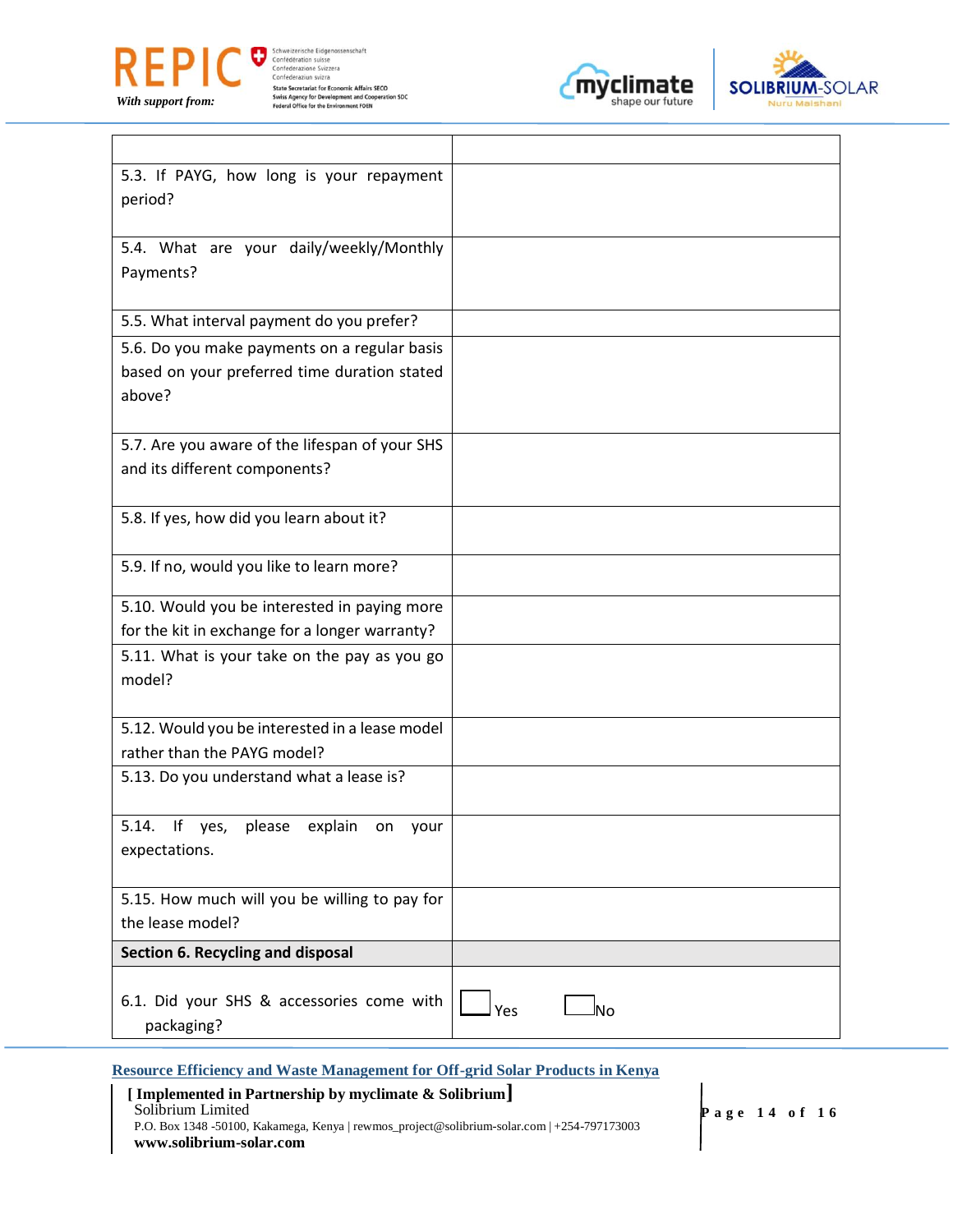

 $\Gamma$ 

Schweizerische Eidgenossenschaft<br>
Confederazion suisse<br>
Confederazion Svizzera<br>
Confederazium svizze<br>
State Secretarial for Economic Affairs SECO<br>
Swiss Agency for Development and Cooperation SDC<br>
Federal Office for the En





┑

| 6.2. If yes, what did the packing consist of?                                                    | Carboard box<br>Plastic wrapping<br>Styrofoam<br>Wooden pellets / support<br>Other plastic support<br>Wrapping paper / paper support<br>Other materials<br>List / explain: |
|--------------------------------------------------------------------------------------------------|----------------------------------------------------------------------------------------------------------------------------------------------------------------------------|
| 6.3. How did you dispose of the packaging<br>materials?                                          | Explain / list:                                                                                                                                                            |
|                                                                                                  |                                                                                                                                                                            |
| 6.4. Did you reuse any of the packaging<br>material in any way in your household?                | Explain / list:                                                                                                                                                            |
| 6.5. Have you ever replaced your SHS or a<br>component on your SHS?                              |                                                                                                                                                                            |
| 6.6. If yes, how did you dispose of it?                                                          |                                                                                                                                                                            |
| 6.7. If no, how do you expect to replace a<br>broken component?                                  |                                                                                                                                                                            |
| 6.8. How would you dispose of it?                                                                |                                                                                                                                                                            |
| 6.9. Are you aware of any recycling companies<br>or facilities?                                  |                                                                                                                                                                            |
| 6.10. Would you return the kit for recycling<br>without<br>compensation<br>with<br>compensation? |                                                                                                                                                                            |

ヿ

**Resource Efficiency and Waste Management for Off-grid Solar Products in Kenya**